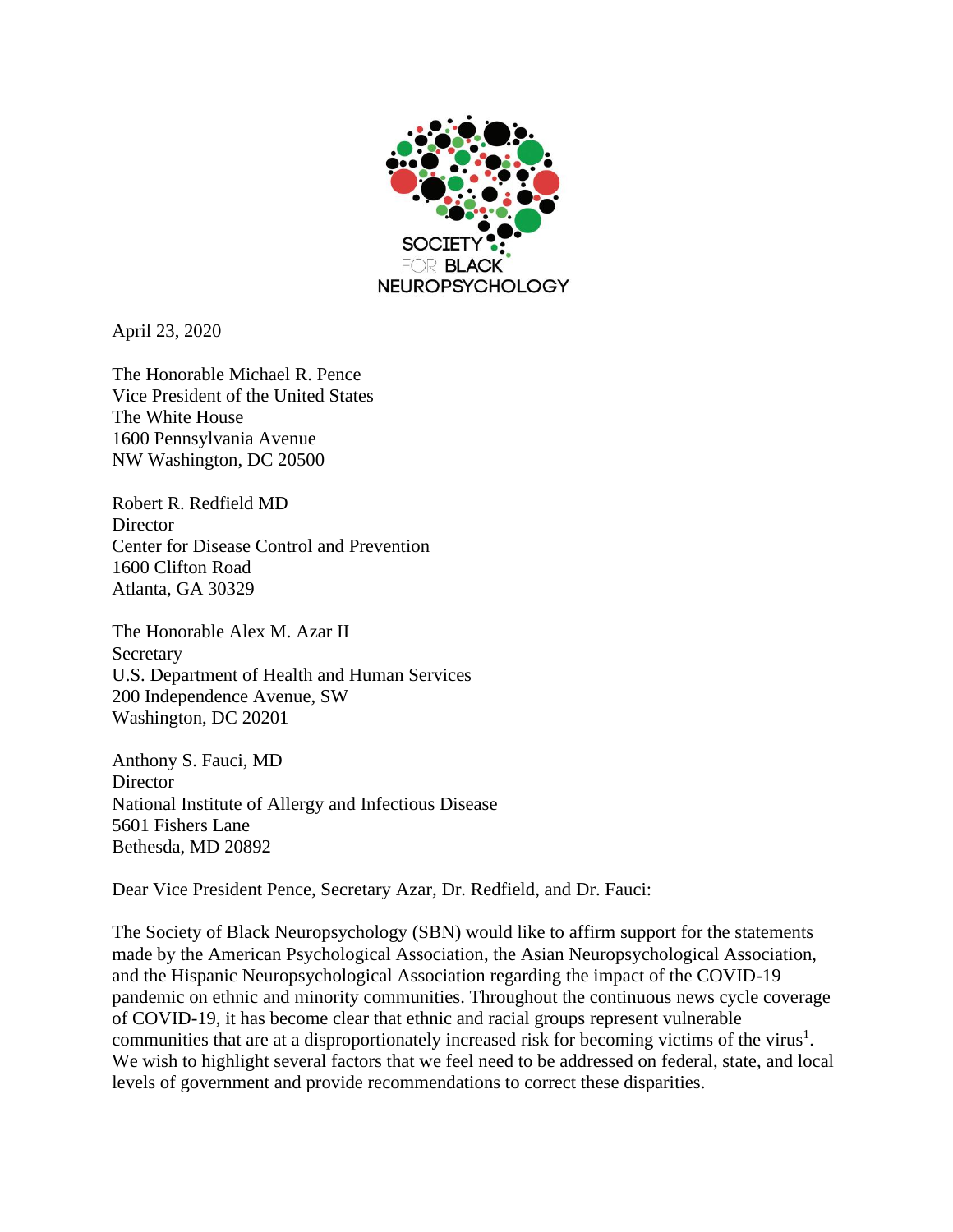First, we would like to highlight the historical context in which Black communities are being impacted by COVID-19. The current pandemic has put decades-long inequities on national display. Historic and systemic discrimination in healthcare<sup>2,3</sup>, economic injustices<sup>4</sup>, and housing discrimination<sup>5</sup> have long been identified as factors that contribute to the inequitable rates of morbidity and mortality experienced by Black populations in America. These disparities have been underscored by collected data showing that Black people are being disproportionately affected by COVID-19. For example, 70% of Louisiana's COVID-19 fatalities are among Black people, despite Black people only making up 33% of the population<sup>6</sup>. Similar unequal statistics can be seen in Chicago (70% of fatalities; 29% of the population)<sup>7</sup>, Washington DC (62.5% of fatalities; 46% of the population),<sup>8</sup> and Detroit (85% of fatalities)<sup>9</sup> among others. These stark disparities persist even when controlling for behavioral habits or pre-existing conditions. This is why it is troubling when the myth is perpetuated that personal actions are the driving causes for these statistical differences. This taskforce should be at the forefront of disabusing the public of these tropes.

For our part, SBN is concerned not only about the overall health of the Black community in general, but also brain health in particular. Psychological and cognitive functioning can be impacted by various diseases, including respiratory ailments<sup>10</sup> and infections<sup>11</sup>. Therefore, it is reasonable to suspect that just as Black communities are facing disproportionate mortality rates due to COVID-19, that any neuropsychological impacts will be evident in Black communities to a greater degree as compared to the general population<sup>12</sup>. To address this, we propose the following:

We urge that research monies be set aside specifically to investigate the impacts of COVID-19 on the neuropsychological well-being of Black individuals. It is not enough that money be earmarked for this research in general. But researchers ought to demonstrate that their proposals are intentional in their inclusion of Black participants and specific mechanisms for recruitment. It will also be vitally important to include individuals with chronic health comorbidities.

We also insist on the creation of a plan to meet the clinical needs of those affected once they are identified. A large portion of the Black population in America lives in "medical deserts" where citizens do not have access to care. Incentivization of clinicians to work in these underserved areas is paramount to attracting skilled professionals to these locales.

Lastly, healthcare corporations and medical institutions should likewise be encouraged to participate in these efforts by establishing a presence in these "medical deserts" throughout the country. Accessibility is key to stemming the tide of negative effects in these communities.

The impact of the COVID-19 pandemic will be felt throughout the world for years to come. Given the fact that early research data has shown that ethnic minorities are impacted uniquely, it is imperative that these individuals be adequately represented in any forthcoming studies and provided with adequate access to clinicians and healthcare institutions to service their needs. We ask that the taskforce implement these strategies earlier as opposed to later, as time is of the essence.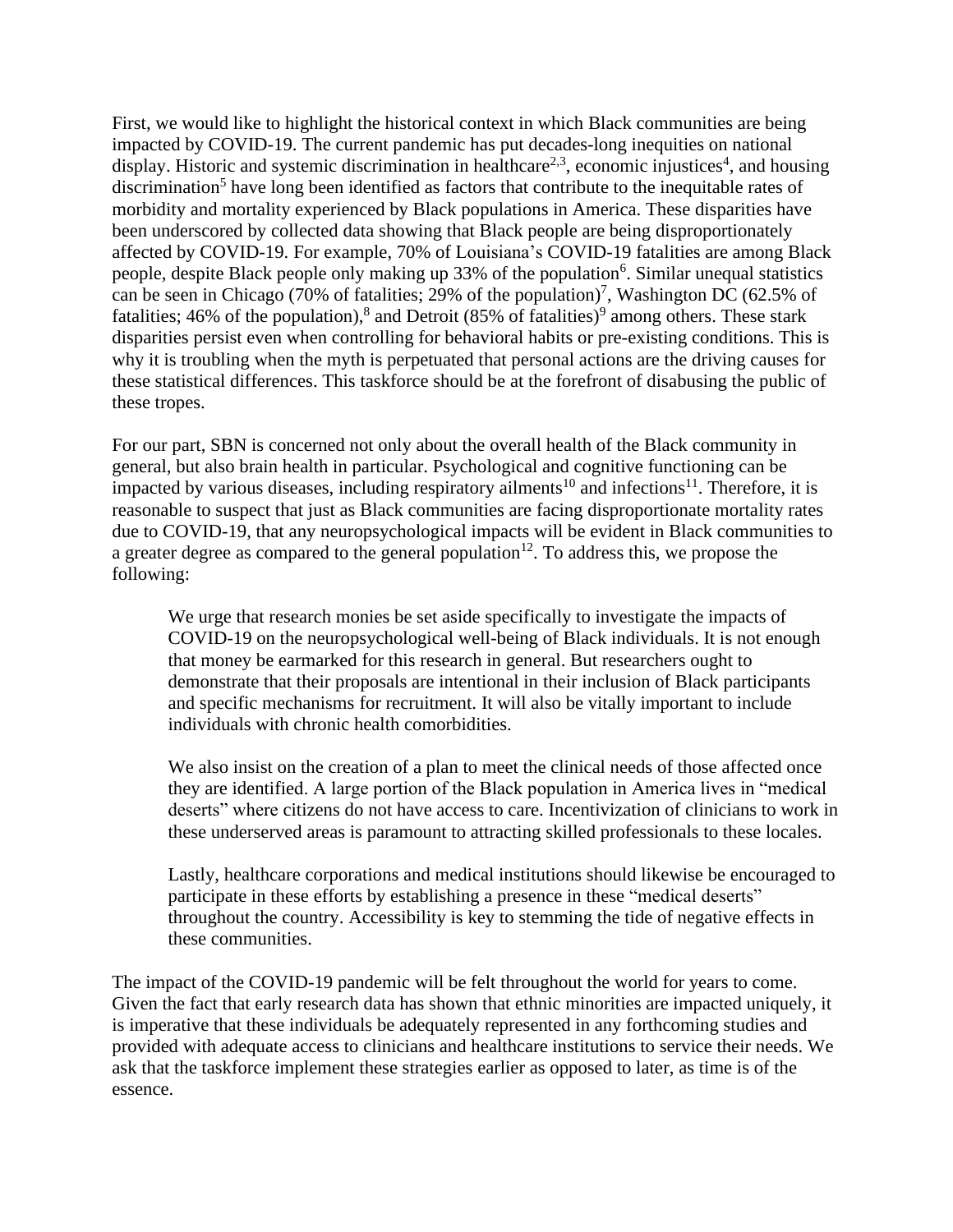Thank you for your time and attention to this crucial topic. We look forward to partnering with you in the future to positively impact our communities.

Sincerely,

The Society of Black Neuropsychology

Controy Ray

Courtney Ray, MDiv, PhD Kendra Anderson, PhD President **Executive Secretary** Executive Secretary

Kendra Gendeer

Wilfmetale

Willie McBride, PhD Valencia Montgomery, PsyD, LP Treasurer **Director of Research Development** 

<sup>1</sup> Perry, A., Harshbarger, D., & Romer, C. (2020, April 16). Mapping racial inequity amid COVID-19 underscores policy discriminations against Black Americans. Brookings Institute. Retrieved from https://www.brookings.edu/blog/theavenue/2020/04/16/mapping-racial-inequity-amid-the-spread-of-covid-19/?fbclid=IwAR3LztnK7xyKtlSZ34Z6n1vImpMf4xuNmhj30BlZ3LUoZzhKPyESZz3lwI

<sup>2</sup> FitzGerald, C., & Hurst, S. (2017). Implicit bias in healthcare professionals: a systematic review. *BMC medical ethics*, *18*(1), 19. doi.org/10.1186/s12910-017-0179-8

<sup>3</sup> Williams, D. R., & Rucker, T. D. (2000). Understanding and addressing racial disparities in health care. *Health care financing review*, *21*(4), 75–90.

<sup>4</sup> Famighetti, C., & Hamilton, D. (2019, May 15). The Great Recession, education, race, and homeownership. Economic Policy Institute. Retrieved from https://www.epi.org/blog/the-great-recession-education-race-and-homeownership/

<sup>5</sup> Perry, A., Rothwell, J., & Harshbarger, D. (2018). The devaluation of assets in black neighborhoods: the case of residential property. Brookings Institute. Retrieved from https://www.brookings.edu/research/devaluation-of-assets-in-blackneighborhoods/

<sup>6</sup> 'Big disparity': 70% of Louisiana's coronavirus deaths are African Americans, governor says. (2020, April 6). Retrieved from Big disparity': 70% of Louisiana's coronavirus deaths are African Americans, governor says. (n.d.). Retrieved from

https://www.wdsu.com/article/covid-19-impacts-in-louisiana-high-death-rate-among-african-americans/32058042# <sup>7</sup> Ramos, E., & Ines Zamudio, M. (2020, April 5). In Chicago, 70% of COVID-19 deaths are Black. Retrieved from

https://www.wbez.org/stories/in-chicago-70-of-covid-19-deaths-are-black/dd3f295f-445e-4e38-b37f-a1503782b507 <sup>8</sup> Craven, J. (2020, April 9). Coronavirus Cases Are Increasing in the Nation's Capital. That Doesn't Bode Well for Its Black Population. Slate. Retrieved from https://slate.com/news-and-politics/2020/04/coronavirus-disparate-impact-black-peoplewashington-dc.html

<sup>9</sup> State of Michigan (2020, April)Coronavirus Michigan. https://www.michigan.gov/coronavirus/0,9753,7-406-98163\_98173--- ,00.html